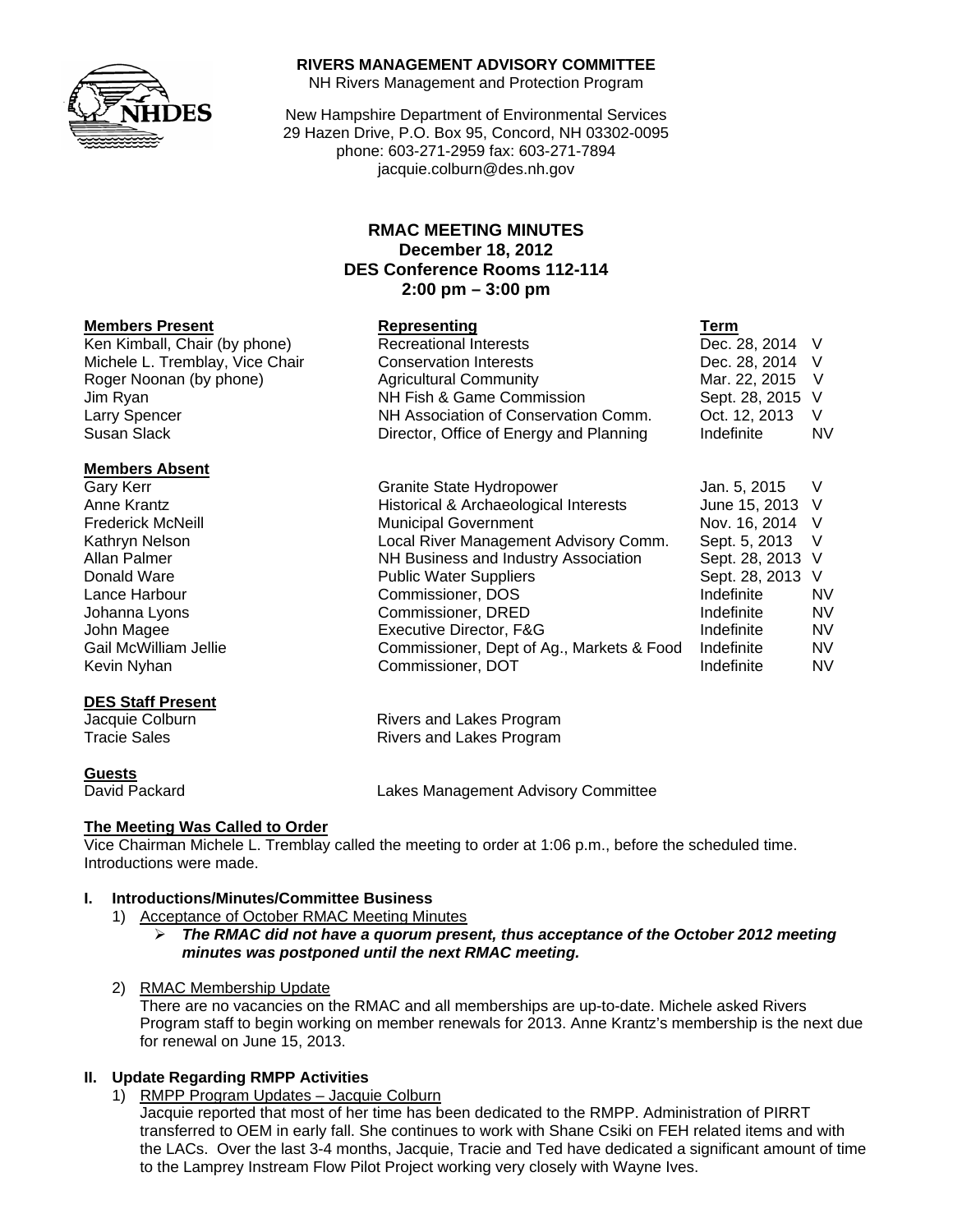a. Connecticut River Creosote – Tracie Sales

Using a series of photos, Tracie briefly described a situation in North Stratford involving creosote dripping from a railroad bridge into the Connecticut River. A complaint was originally made through the CT River Headwaters LAC to Rivers Program staff in 2008, shortly after all of the ties were replaced on the bridge, which is owned and operated by the St. Lawrence and Atlantic Railroad Company. In 2009, the railroad company was required to wrap the ties with a sorbent material, commonly called 'diapers,' to contain the creosote leaching from the oversaturated ties. In the spring of 2011, DES received another complaint about the creosote dripping into the river. However, because of staffing changes within the Rivers Program, no follow-up was conducted on the complaint.

In April 2012, DES received a third complaint about the creosote. Research confirmed that many of the diapers appeared saturated, and creosote was evident on the banks of the river under the bridge. In coordination with John Regan from the DES Hazardous Waste Remediation Program, Tracie arranged a meeting at the bridge with railroad company employees. During that visit, creosote was directly observed in the river, and railroad company employees agreed to develop a plan to address the problem.

A draft plan has been submitted, but some questions posed by DES to the railroad company have not yet been answered. DES will require a plan that prevents creosote from leaching into the river in the short term, and also requires regular monitoring and reporting to prevent additional creosote problems in the future.

2) Surplus Land Reviews/Disposals – Jacquie Colburn

Rivers Program staff received 3 SLRs since the last meeting. One was near RMAC jurisdiction, but fell just outside. The 3 SLRs were: Canaan (Goose Pond land swap), Chesterfield (utility easement, out of jurisdiction from the Connecticut River), and Ossipee (Connor Pond boat ramp property sale). Susan Slack commented that when SLRs come up that cannot be reviewed by the committee before the RMAC meets, they can be recommended for disposal pending comment from the RMAC.

#### 3) RMPP 25th Anniversary in 2013 – Jacquie Colburn

Jacquie would like to establish a subcommittee to meet and work with in-house staff, including: Steve Couture, Steve Landry (Merrimack Watershed Coordinator), Deb Loiselle (River Restoration Coordinator) and & Shane Csiki (Fluvial Geomorphology Specialist) to discuss and determine:

- a. How best to acknowledge and award: Individuals for outstanding service to the RMPP and rivers of NH, i.e. with an EPA Environmental Merit Award for the Rivers Program, at the LAC Workshop with a 25<sup>th</sup> Anniversary Award, or a River Network River Hero Award.
- b. Organize an event(s): Paddle on a river or rivers? Function with Governor and Legislators

Michele suggested partnering with the NH Rivers Council at the March film festival. Michele will be the oldest remaining LAC member. Ideas can be posted to [LACs@merrimackriver.org.](mailto:LACs@merrimackriver.org) Larry Spencer will talk to Pat Schlesinger.

Ken Kimball suggested this would be a PR opportunity with the legislature and recommended a fall introduction with an on-river event followed by an evening event in September.

Former Rivers Coordinators should be involved as possible. Roger Noonan volunteers to be on the subcommittee. It was proposed that the subcommittee meet in January.

Discussion also ensued regarding the LAC workshop. Michele commented that there used to be a regular LAC workshop, which has become the Water and Watershed Conference. In 2012 the LAC workshop was successfully reinstated. NHRC is willing to host a 2013 workshop in April. It was also suggested that the LACs be involved with workshop planning.

#### **III. Member Comments and Updates**

Larry Spencer mentioned that a new group has formed in Plymouth, the Friends of the Pemi. They will be helping to police campers and pick up beer cans.